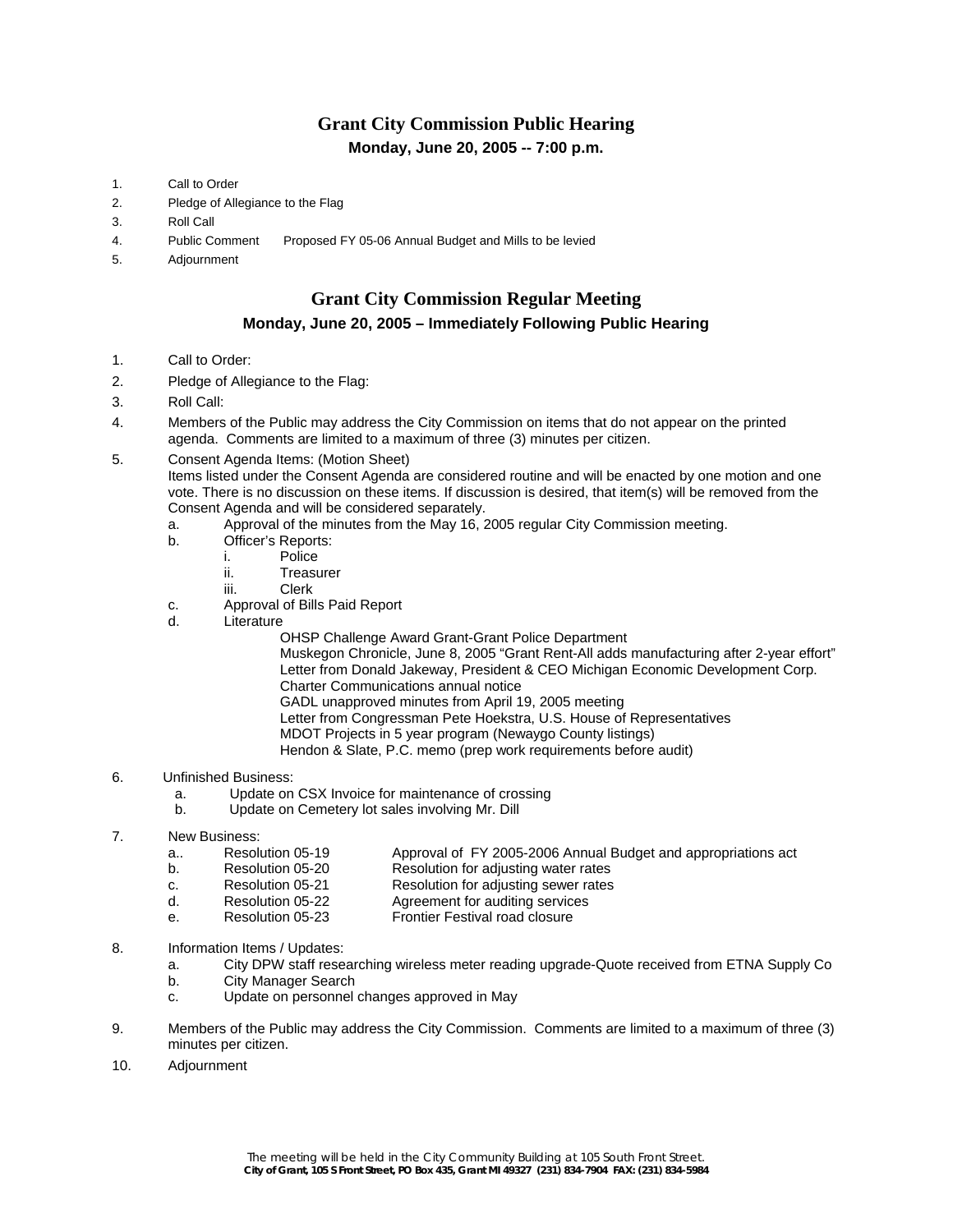#### **CITY OF GRANT, CITY COMMISSION PUBLIC HEARING MINUTES MONDAY, JUNE 20, 2005—7PM**

The regular meeting of the Grant City Commission was held on Monday, June 20, 2005, at the Grant Community Center.

- 1. *Call to Order:* Mayor Terry Fett called the meeting to order at 7:01 p.m.
- 2. *Pledge of Allegiance to the Flag.*
- 3. *Roll Call:*

PRESENT:

Mayor Terry Fett, Commissioner Dan Powell, Commissioner Anne Pickard, Commissioner Mike Gesler, and Mayor Pro-Tem Harry Robinson.

OTHERS PRESENT: Former City Manager Tobi Lake & Lori Gardner, City Treasurer/Deputy Clerk

## EXCUSED: Julie Hallman & Terri Yeomans

- 4. *Public Comment:* Proposed FY 05-06 Annual Budget and Mills to be levied (*No comments)*
- *5. Adjournment:* 7:07 PM

### **CITY OF GRANT, COMMISSION REGULAR HEARING MINUTES MONDAY, JUNE 20, 2005—7PM**

The regular meeting of the Grant City Commission was held on Monday, June 20, 2005, at the Grant Community Center.

- 1. *Call to Order:* Mayor Terry Fett called the meeting to order at 7:08 p.m.
- 2. *Pledge of Allegiance to the Flag.*
- 3. *Roll Call:*
- PRESENT:

Mayor Terry Fett, Commissioner Anne Pickard, Commissioner Mike Gesler, and Mayor Pro-Tem Harry Robinson.

OTHERS PRESENT: Former City Manager Tobi Lake & Lori Gardner, City Treasurer/Deputy Clerk

#### EXCUSED: Julie Hallman & Terri Yeomans, Dan Powell arrived at 7:05 PM

4. *Public Comments:* 

None

- 5. C*onsent Agenda:*
	- A. *Approval of the Consent Agenda*  **Motion:** Motion made by Harry Robinson, second by Dan Powell, to approve the consent agenda. Motion passes unanimous.
- 6. *Unfinished Business:*
	- A. Update of CSX Invoice (*Lori Gardner is investigating other cities plus the MML for conditional responses directed at CSX and will report those findings for action by the commission*
	- B. Update on Cemetery lot sales involving the Dill family *(City Attorney to advise)*

# 7. *New Business:*

A. Resolution 05-19 Approval of FY 2005-2006 Annual Budget and appropriations act. **Motion:** Motion made by Harry Robinson, second by Mike Gesler, to approve Resolution 05-19.

Roll Call Vote: Mayor Terry Fett-YES, Commissioner Dan Powell-Abstain, Commissioner Anne Pickard-YES, Commissioner Mike Gesler-YES, and Mayor Pro-Tem Harry Robinson-YES.

B. Resolution 05-20 Resolution for adjusting water rates up 12%

**Motion:** Motion made by Dan Powell, second by Mike Gesler, to approve Resolution 05-20. Motion carries four yes to one no (Pickard)

C. Resolution 05-21 Resolution for adjusting sewer rates up 7%

**Motion:** Motion made by Mike Gesler, second by Dan Powell, to approve Resolution 05-21. Motion carries four yes to one no (Pickard)